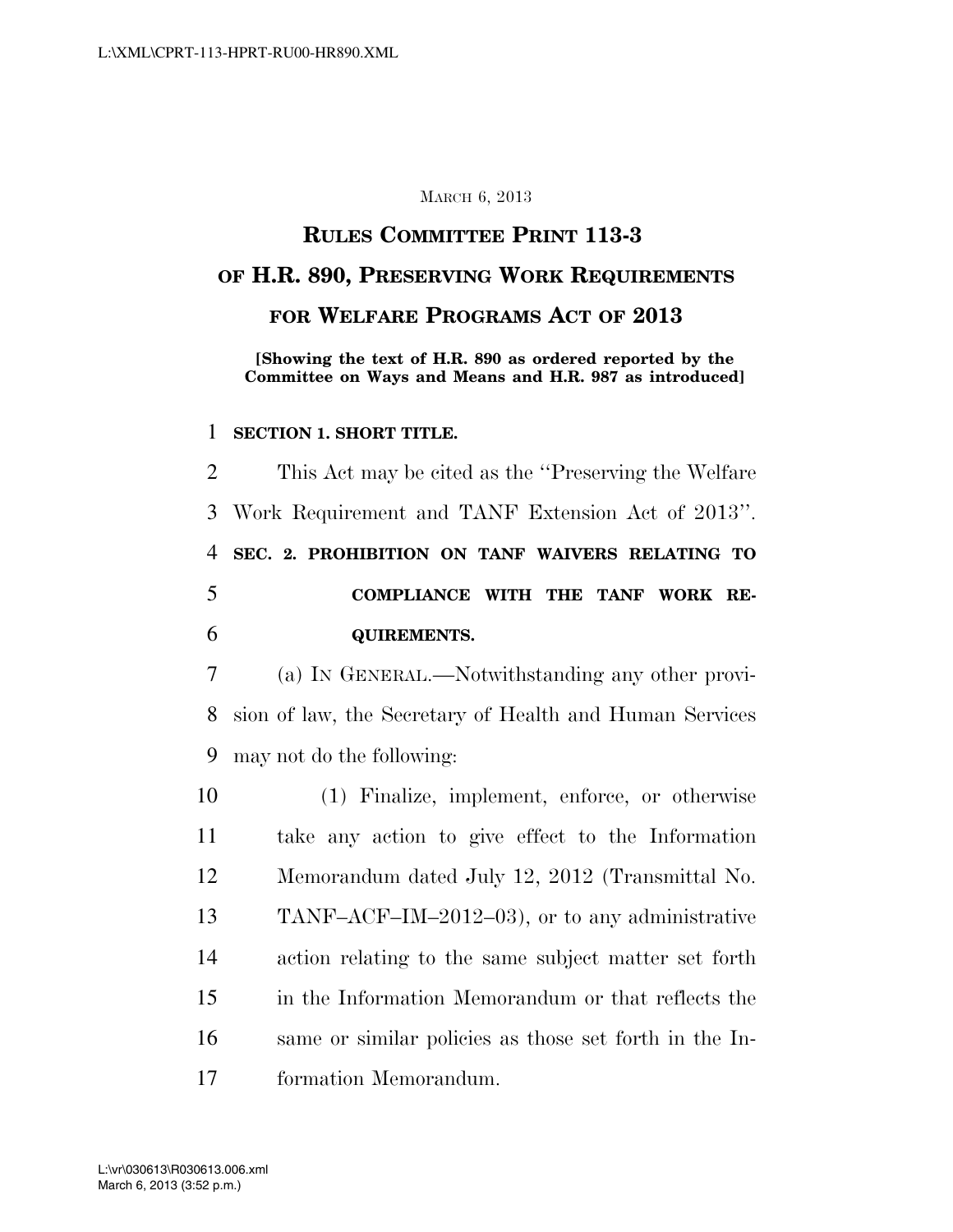$\mathfrak{D}$ 

 (2) Authorize, approve, renew, modify, or ex- tend any experimental, pilot, or demonstration project under section 1115 of the Social Security Act (42 U.S.C. 1315) that waives compliance with a requirement of section 407 of such Act (42 U.S.C. 607) through a waiver of section 402 of such Act (42 U.S.C. 602) or that provides authority for an expenditure which would not otherwise be an allow- able use of funds under a State program funded under part A of title IV of such Act (42 U.S.C. 601 et seq.) with respect to compliance with the work re- quirements in section 407 of such Act to be re- garded as an allowable use of funds under that pro-gram for any period.

 (b) RESCISSION OF WAIVERS.—Any waiver relating to the subject matter set forth in the Information Memo- randum or described in subsection (a)(2) that is granted before the date of the enactment of this Act is hereby re-scinded and shall be null and void.

**SEC. 3. EXTENSION OF THE TEMPORARY ASSISTANCE FOR** 

 **NEEDY FAMILIES PROGRAM AND RELATED PROGRAMS THROUGH DECEMBER 31, 2013.** 

 Activities authorized by part A of title IV and section 1108(b) of the Social Security Act (other than under sec-tion 403(b) of such Act) shall continue through December